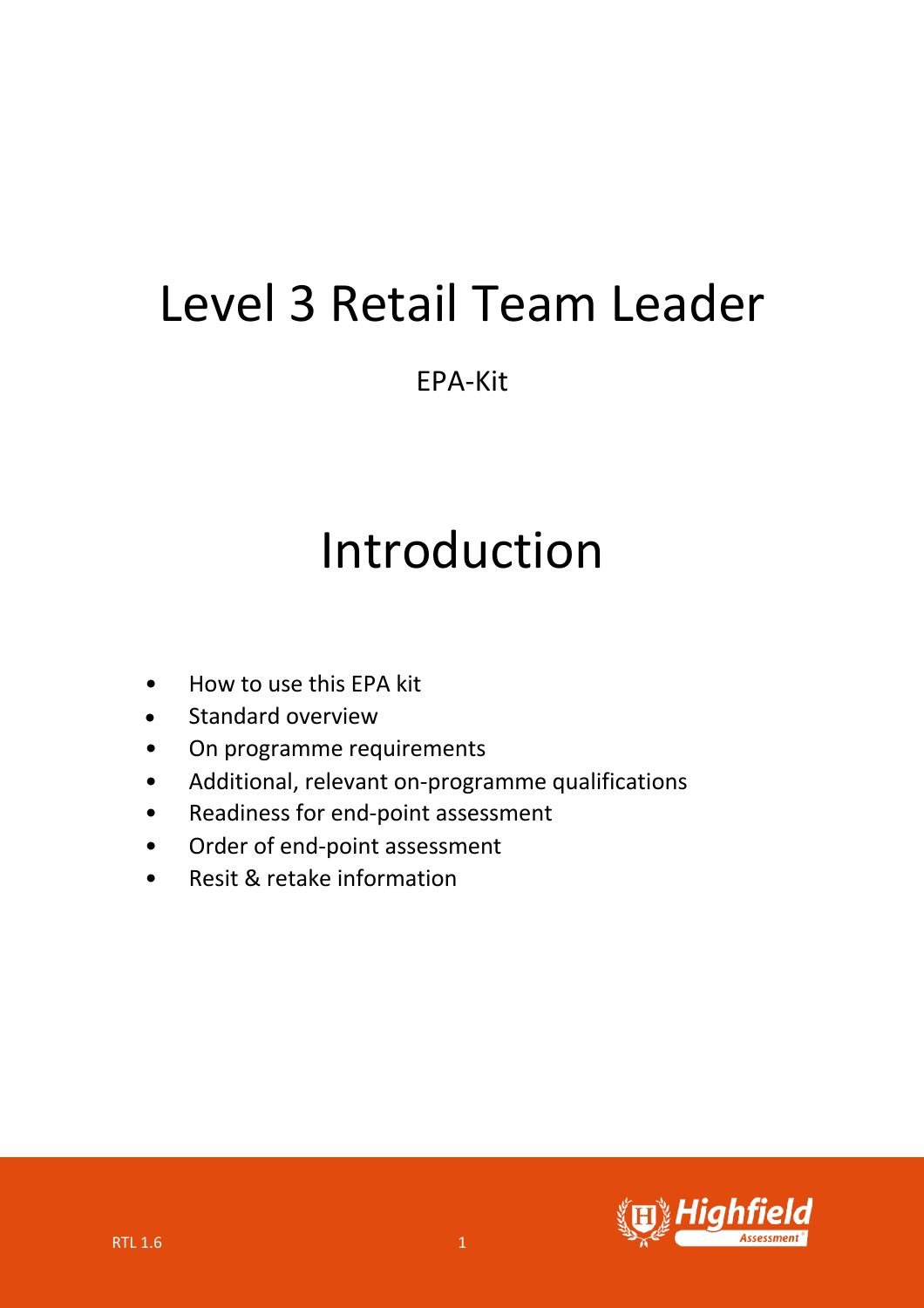## **How to Use This EPA Kit**

Welcome to the Highfield end-point assessment kit for the Retail Team Leader Apprenticeship Standard.

Highfield is an independent end-point assessment organisation that has been approved to offer and carry out the independent end-point assessments for the Level 3 Retail Team Leader Apprenticeship Standard. Highfield internally quality assure all end-point assessments in accordance with its IQA process, additionally all end-point assessments are externally quality assured by the relevant EQA organisation.

This guide is designed to outline all you need to know about the end-point assessments for this standard and will also provide an overview of the on-programme delivery requirements. In addition, advice and guidance for trainers on how to prepare apprentices for the end-point assessment is included. The approaches suggested are not the only way in which an apprentice may be prepared for their assessments, but trainers may find them helpful as a starting point.

Highfield also offers the Highfield Retail Team Leader Apprenti-kit which is a comprehensive learning resource that is designed to be used on-programme.

For more information, please go to https://www.highfieldproducts.com/products/item/395/level-3-retail-team-leader/ Please note that the use of this kit is not a prerequisite for apprentices undertaking the retail team leader end-point assessment.

For employers/training providers that use the Apprenti-kit, a criteria mapping document is available from Highfield if required.

**Key facts**

Apprenticeship Standard: Retail Team Leader **Level:** 3 **On-Programme Duration:** Minimum of 12 months **Grading:** Pass/distinction **End-Point Assessment Duration:** Maximum of 3 months

**End-Point Assessment Methods:** On-demand test, business project, professional discussion

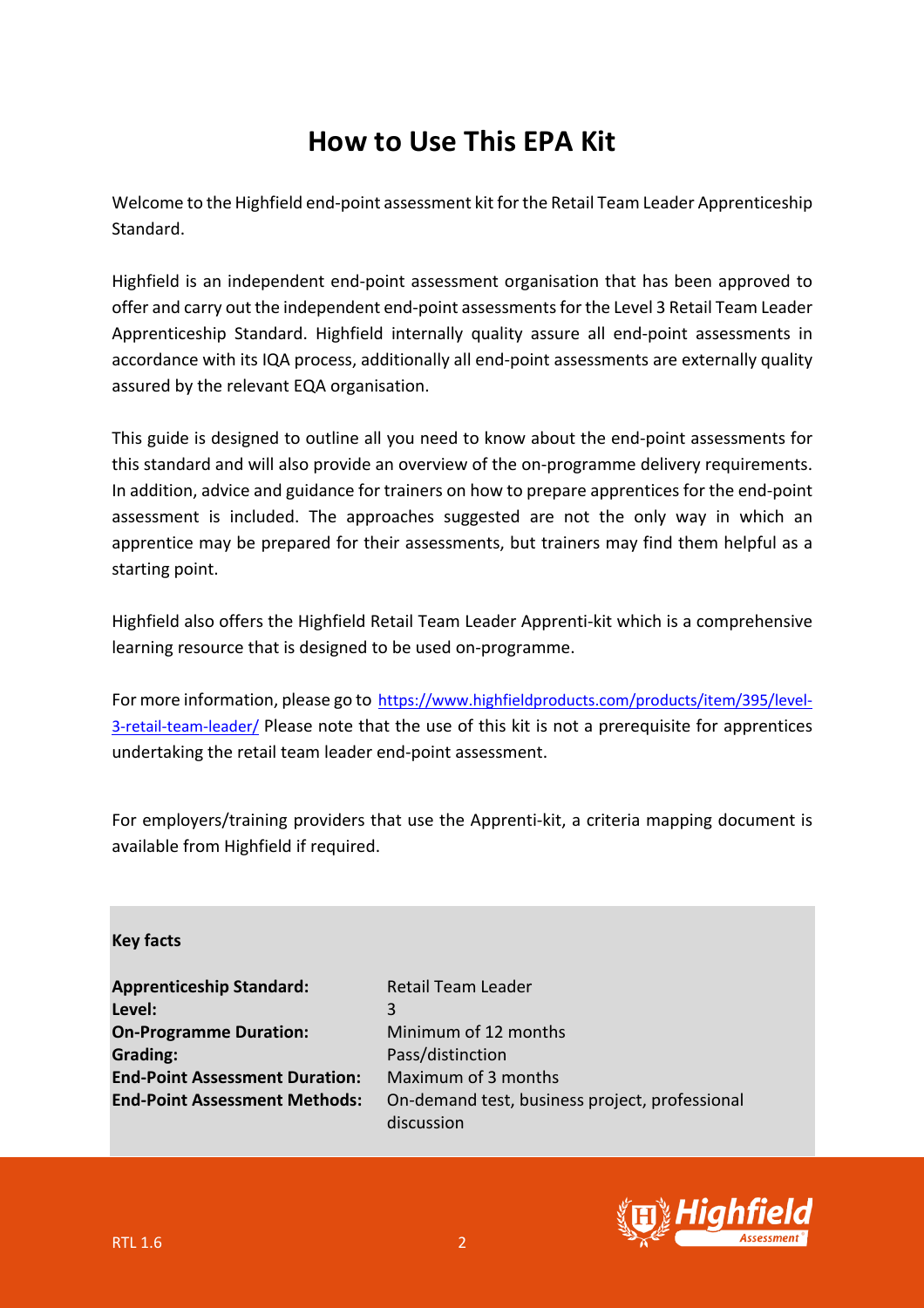#### **In this guide, you will find:**

- a section focused on delivery, where the standard and assessment criteria are presented in a suggested format that is suitable for delivery
- guidance on how to prepare the apprentice for gateway
- detailed information on which part of the standard is assessed by which assessment method
- a section focused on the end-point assessment method where the assessment criteria are presented in a format suitable for carrying out mock assessments
- suggestions on how to prepare the apprentice for each part of the end-point assessment
- a practice test that you can use with apprentices

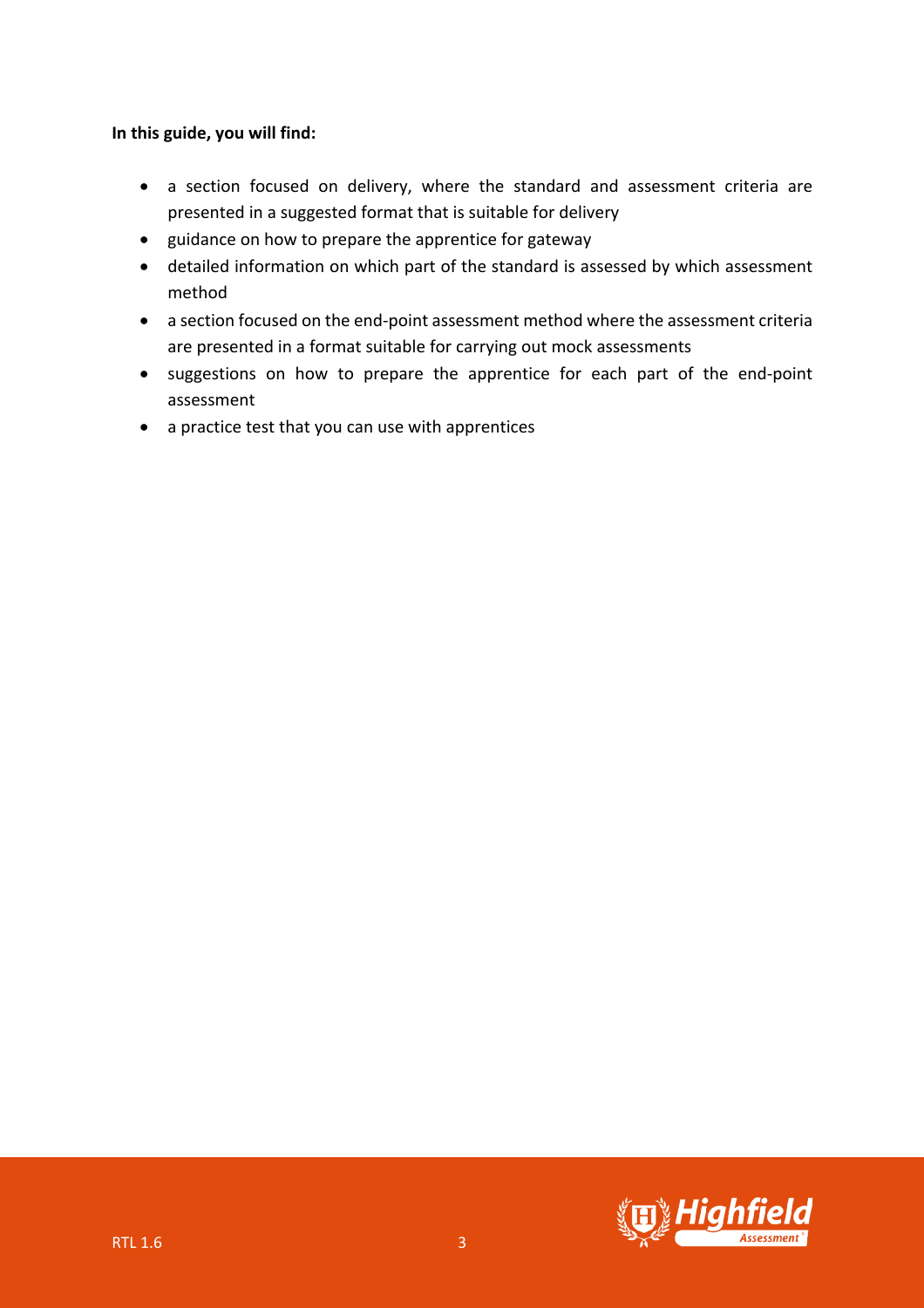### **Introduction**

#### **Standard overview**

Retail team leaders are a critical support to managers, delivering exceptional customer service and a positive experience to customers, and may have to deputise for managers in their absence. The role is dynamic and in one day can involve a variety of different functions. Most significantly, retail team leaders guide and coordinate the work of the team to complete tasks, identify and explore opportunities that drive sales, ensuring team members maintain business standards in relation to merchandising, service and promotional activities, in line with procedures. Retail team leaders gain the most from their team on a day to day basis, ensuring they are fully trained and work effectively and to the best of their ability.

#### **On-programme requirements**

Although learning, development and on-programme assessment is flexible, and the process is not prescribed, the following is the recommended baseline expectation for an apprentice to achieve full competence in line with the Retail Team Leader Standard.

Throughout the period of learning and development, and at least every 2 months, the apprentice should meet with the on-programme assessor to record their progress against the standard using on-programme progression documentation. At these reviews, evidence should be discussed and recorded by the apprentice. Once the apprentice is deemed competent, the relevant section(s) of the standard should be signed off by the on-programme assessor and employer.

The maintenance of an on-programme record is important to support the apprentice, onprogramme assessor and employer in monitoring the progress of learning and development and to determine when the apprentice has achieved full competence in their job role and is ready for the end-point assessment. The on-programme assessment log is NOT a portfolio of evidence, but a record of what the apprentice can do following periods of training, development and assessment. A minimum of 6 meetings and completed records are recommended, to show ongoing competence across the entire standard, over a minimum of a 12-month period prior to starting the end-point assessment.

Further guidance and support on planning and managing a retail team leader apprentice's training and development journey is available from the Retail Apprenticeship Board via People1st.co.uk.

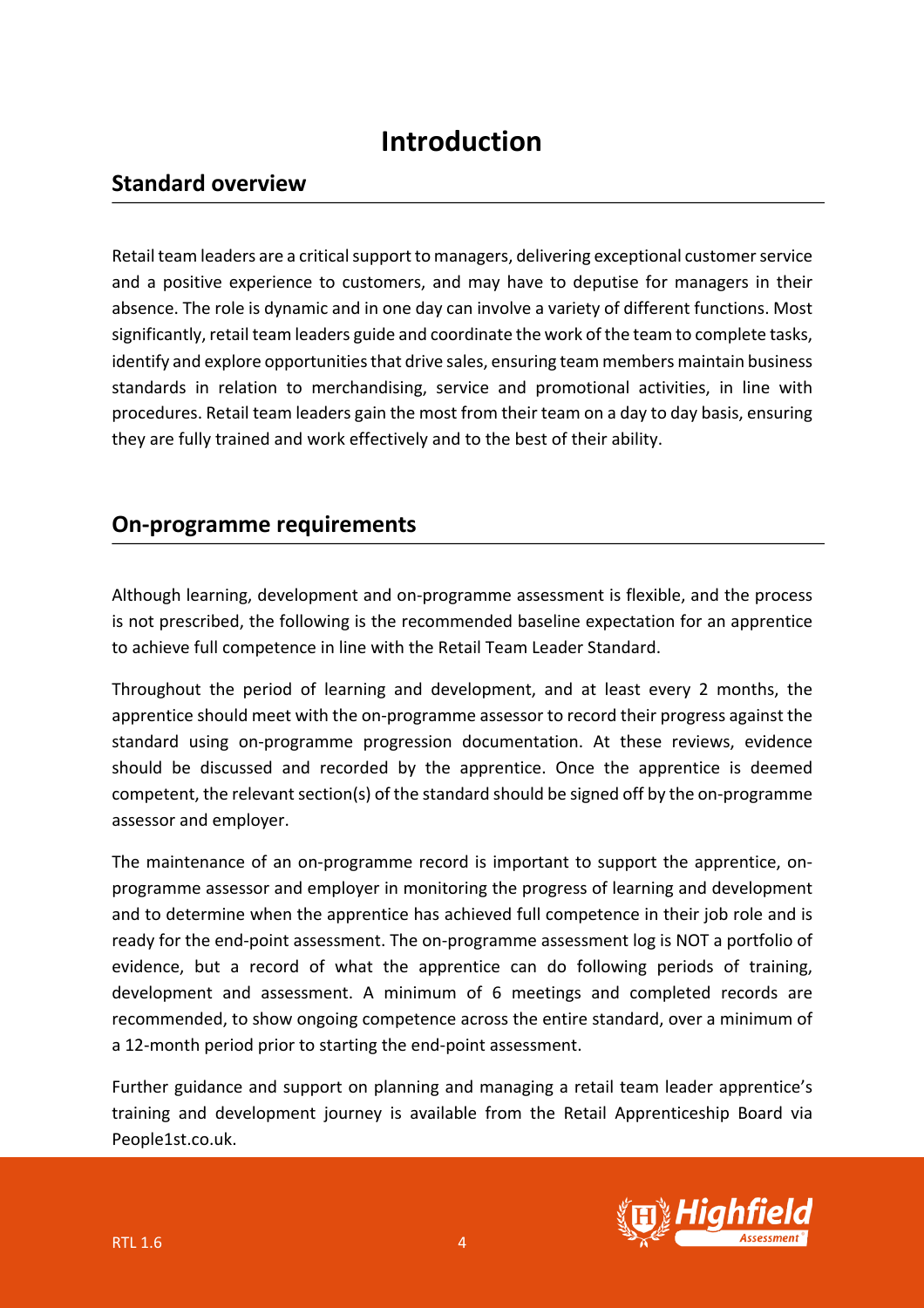#### **Additional, relevant on-programme qualification**

The Highfield Level 3 Certificate in Retail Team Leading (RQF) and the Highfield Level 3 Diploma in Retail Team Leading (RQF) are also available as additional qualifications that may be taken alongside the Retail Team Leader apprenticeship while on programme, if required.

#### **Readiness for end-point assessment**

In order for an apprentice to be ready for the end-point assessments:

- the English and maths components of the apprenticeship must be successfully completed by the apprentice
- the employer must be confident that the apprentice has developed all the knowledge, skills and behaviours defined in the apprenticeship standard. To ensure this, the apprentice must attend a formal meeting with their employer to complete the gateway readiness report
- the apprentice and the employer should then engage with Highfield to agree a plan and schedule for each assessment activity to ensure all components can be completed within a 3-month end-assessment window. Further information about the gateway process is covered later in this guide.

### **Order of end-point assessments**

The on-demand test must be the first assessment component, followed by the business project and finally the professional discussion.